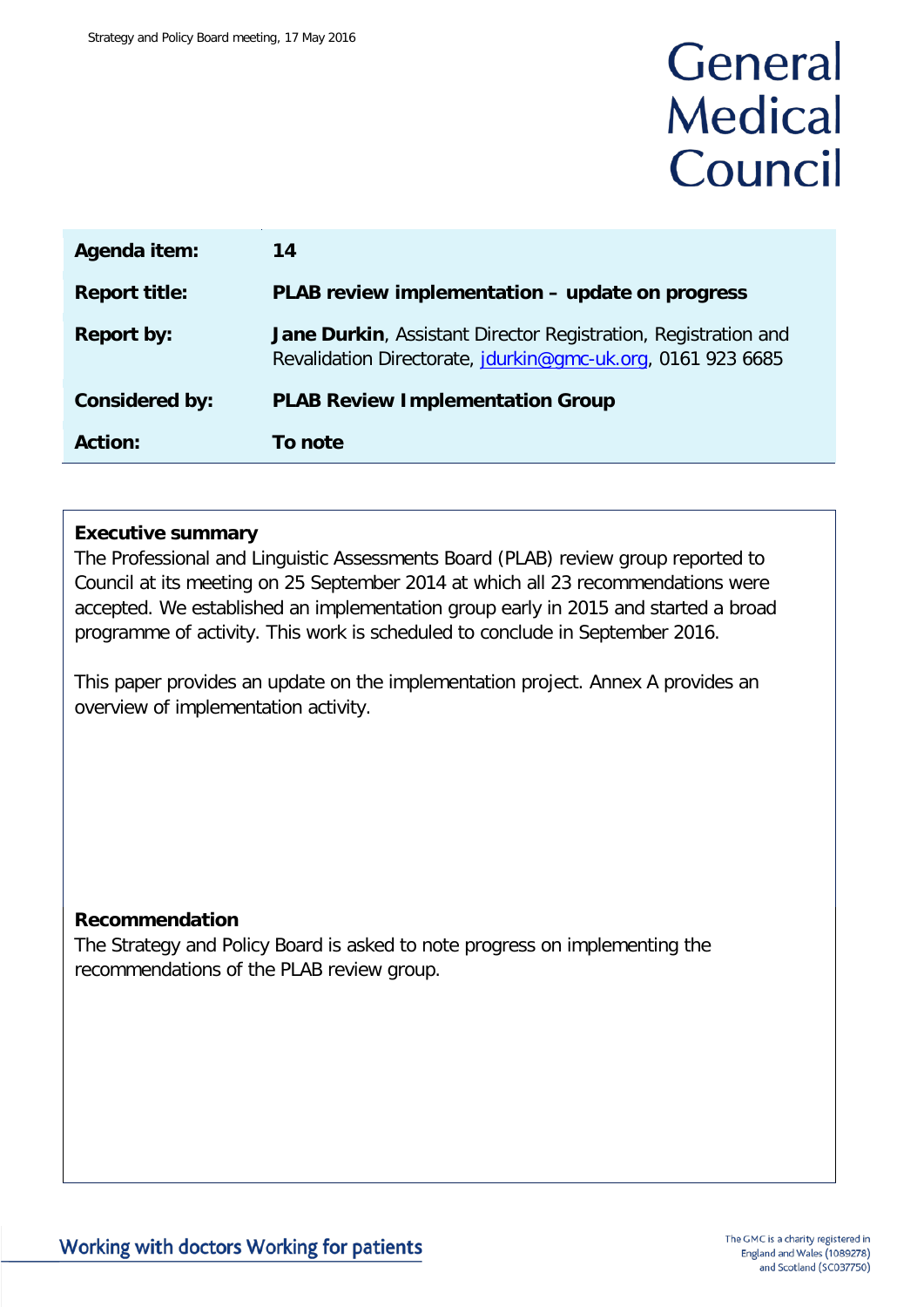### **Update on PLAB review implementation**

- **1** The Professional and Linguistic Assessments Board (PLAB) review group [reported](http://www.gmc-uk.org/PLAB_review_final.pdf_57946943.pdf) to Council at its meeting on 25 September 2014 at which all 23 recommendations were accepted. We set up an implementation group early in 2015 which developed a broad programme of activity split into seven workstreams. This will conclude in September 2016.
- **2** In October 2015 the Strategy and Policy Board received a report on progress during the first six months of implementation activity. This paper updates the Board on further progress towards implementing the review group's recommendations and the significant changes we'll be making to the Part 2 practical assessment in particular. We announced these improvements in March 2016. The new version of the PLAB test will be introduced from September 2016.
- **3** Our improvements will make the PLAB test more rigorous and more reflective of real life practice, to give patients and the medical profession even greater confidence that international medical graduates have the knowledge, skills and professionalism expected of all doctors working in the UK.
- **4** The table at Annex A gives an overview of implementation activity. Highlights include:
	- **a** Extending the scope of the PLAB test to include ethical values and professionalism. From September 2016, new questions and practical scenarios will have a stronger focus on the professional values and behaviours expected of doctors working in the UK, testing candidates in areas other than their clinical knowledge and skills. For example, doctors should understand a patient's right to make a choice about their care and how to manage situations beyond their level of knowledge.
	- **b** Increasing the reliability of the clinical skills assessment. From September 2016, the revised clinical skills assessment will include more and longer scenarios. These will reflect how doctors apply their knowledge and skills in practice – for example, candidates will carry out a practical procedure in a mock consultation setting, rather than demonstrating the procedure alone. Along with the use of a new way of setting the pass mark, this will enhance the accuracy of the test.
	- **c** Changing the examination regulations. From September 2017, we are introducing limits on the number of times candidates can take either part of the test, as well as a two-year limit on the time candidates have to apply for registration with a licence to practise after passing.
	- **d** Developing the framework for giving candidates enhanced feedback on their performance in both parts of the PLAB test. This will help them address any knowledge gaps if they need to retake the test or to help them prepare for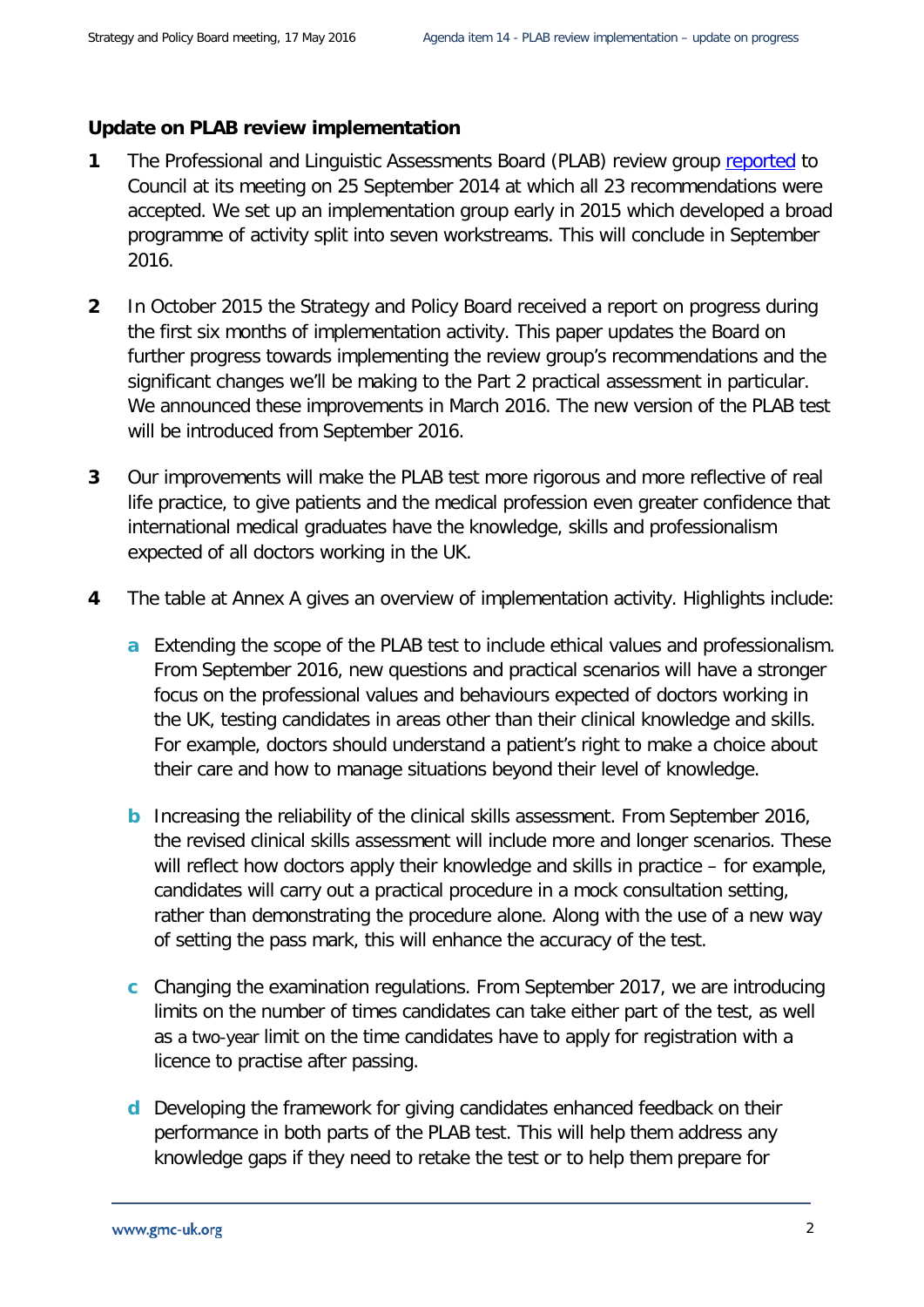working in the UK. We are continuing to develop the IS infrastructure to allow us to give this enhanced feedback.

- **e** Increasing further the number of female examiners through a targeted recruitment campaign.
- **f** Setting up an annual review of appeals with the first review completed in May 2015.
- **g** Improving the information on our website for candidates and employers to help them to understand better what the PLAB test includes, its purpose and the level at which it is set.
- **h** Commencing our communications campaign in March, announcing the strengthening of the PLAB test and its introduction from September 2016. This included issuing a press release, corporate news bulletins, as well as briefings through our Employer Liaison Service to reach employers at local level across the UK. We will be promoting the changes at conferences later this year and planning an open day in our Clinical Assessment Centre for key stakeholders. We published Q&As for candidates about the changes. These have been downloaded over 3,700 times, making this document the most downloaded across our whole website.
- **i** Contributing to the wider work programme we are undertaking with key stakeholders to investigate patterns of attainment in medical education and training linked to protected characteristics and country of primary medical qualification. As part of this, we have been examining how doctors who have taken the PLAB test perform compared with doctors who have not. We will continue to work collaboratively with education and training organisations to identify and act on common barriers to progression; and to identify and share good practice that aims to help doctors achieve their full potential in UK medical education and training.
- **5** Equality and diversity (E&D) considerations have been planned into each of the workstreams and the implementation group has an E&D representative. We have met with representatives from Reache North West, who support refugee doctors and asylum seekers, to talk about the PLAB Review and our implementation approach. We have invited representatives of international medical graduate doctors to an open day to tell them about the improvements we are making to the PLAB test.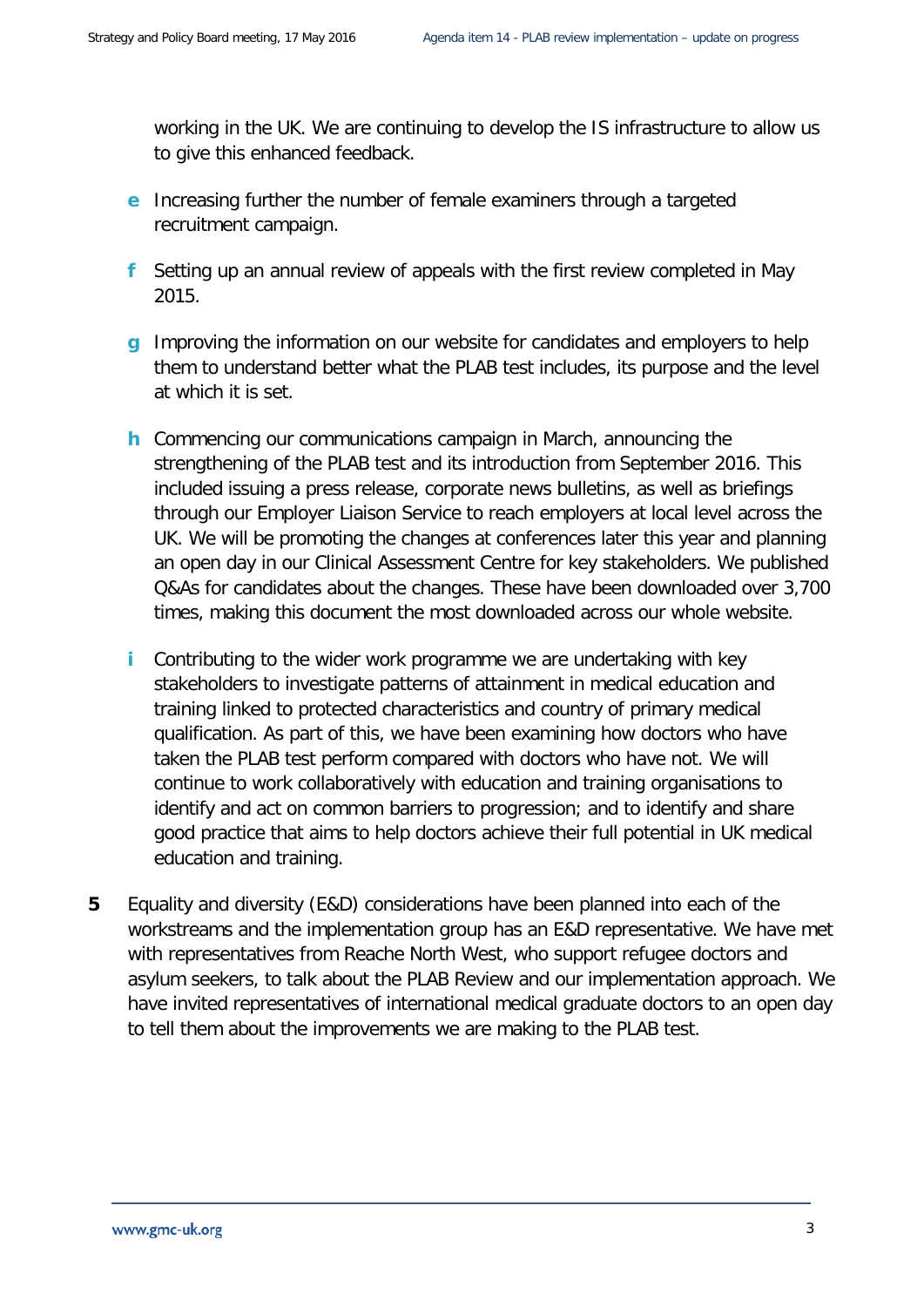## General **Medical** Council

### **14 – PLAB review implementation – update on progress**

### **14 – Annex A**

### **Implementation activity**

The table below outlines progress on implementing the PLAB review group's recommendations by September 2016.

| <b>Recommendations</b>                                                                                                                                                             | <b>Progress</b>                                                                                                                                                                                                                                                                                                                                                                                                                    | <b>Next steps</b>                                                                                                                                                      |  |
|------------------------------------------------------------------------------------------------------------------------------------------------------------------------------------|------------------------------------------------------------------------------------------------------------------------------------------------------------------------------------------------------------------------------------------------------------------------------------------------------------------------------------------------------------------------------------------------------------------------------------|------------------------------------------------------------------------------------------------------------------------------------------------------------------------|--|
| Raising awareness about the test                                                                                                                                                   |                                                                                                                                                                                                                                                                                                                                                                                                                                    |                                                                                                                                                                        |  |
| The GMC should give greater prominence to the PLAB<br>test's blueprint and its overarching statement to<br>improve general understanding of the current scope of<br>the PLAB test. | We reviewed the blueprint's format, use and how it's<br>signposted on our website. We also reviewed the<br>content and use of the overarching statement. As a<br>result, we have:<br>Restructured the PLAB web pages to be more<br>user-centric, better signposting employers and<br>candidate to the blueprint on the PLAB landing<br>page via an image/hyperlinked text. We have<br>also made the PLAB pages easier to find in a | We will continue to evaluate the traffic to<br>the blueprint web page and the blueprint<br>user guide and blueprint downloads to<br>measure the impact of our changes. |  |
|                                                                                                                                                                                    | search. We've also made the search descriptions<br>of the PLAB pages clearer, for example                                                                                                                                                                                                                                                                                                                                          |                                                                                                                                                                        |  |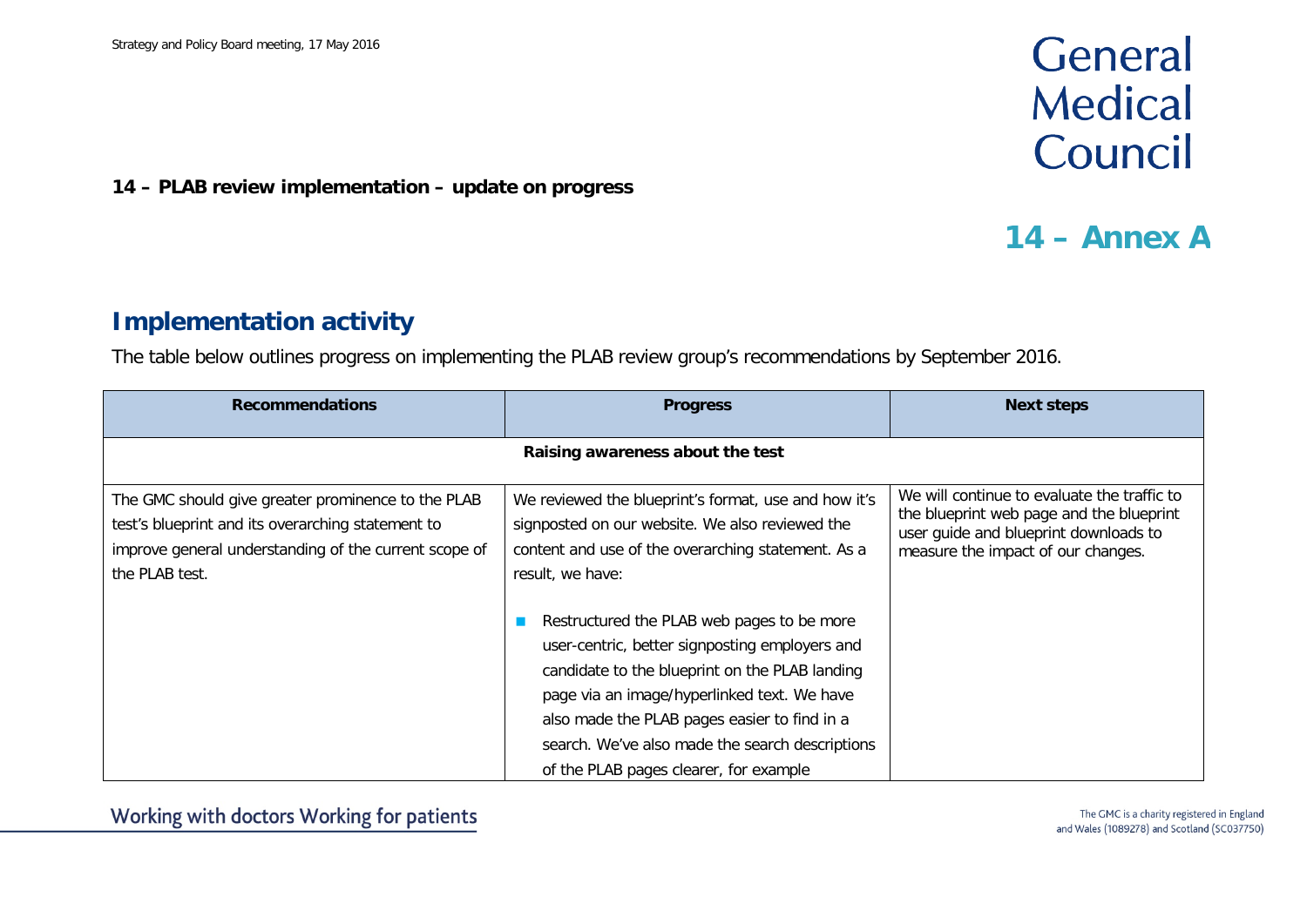| <b>Recommendations</b> | <b>Progress</b>                                                                                                                                                                                                                                                                                                                                                                           | <b>Next steps</b> |
|------------------------|-------------------------------------------------------------------------------------------------------------------------------------------------------------------------------------------------------------------------------------------------------------------------------------------------------------------------------------------------------------------------------------------|-------------------|
|                        | explaining the purpose of the blueprint. So far<br>visits to the blueprint page have doubled on<br>average compared with 2015.                                                                                                                                                                                                                                                            |                   |
|                        | Created and published a candidate user guide to<br>explain how the blueprint offers a 'one stop shop'<br>to all the relevant information and guidance<br>about what's expected of doctors working in the<br>UK. This was downloaded over 150 times in the<br>first month since launch.                                                                                                    |                   |
|                        | Re-designed the blueprint webpage aiming it at<br>candidates and employers. We've removed the<br>overarching statement but kept elements of it,<br>for example around the blueprint's relevance and<br>importance to employers and candidates. We<br>added the user guide to the page plus a clearer<br>call to action to download the blueprint.                                         |                   |
|                        | Created and published a new pdf version of the<br>blueprint for users without Excel (improving<br>accessibility). We've also updated the existing<br>Excel version. We changed the heading format<br>so that the blueprint can be better read by<br>electronic screen readers. The first month's<br>downloads of both blueprint versions (over<br>1,100) have greatly exceeded the entire |                   |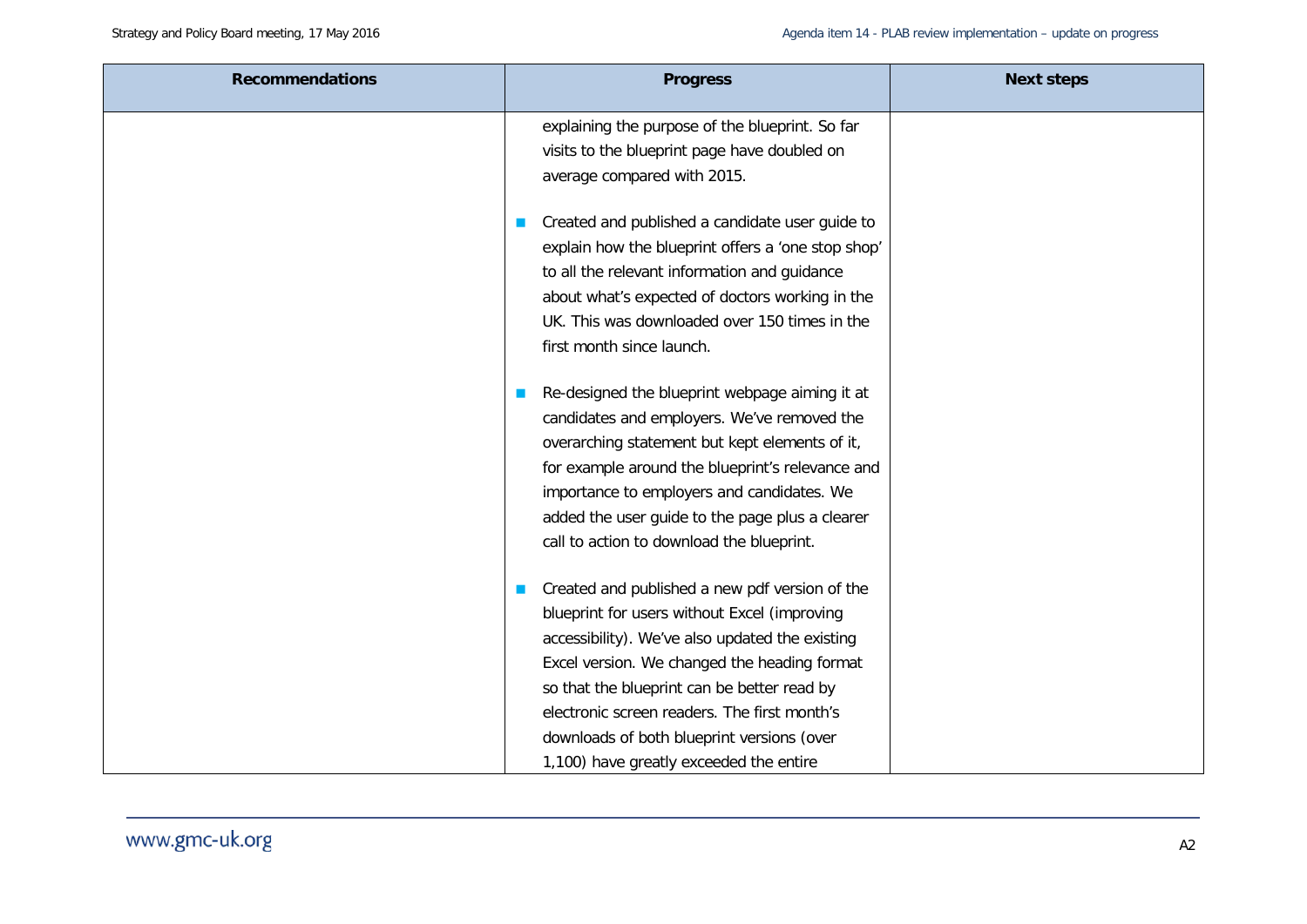| <b>Recommendations</b>                                                                                                                                                          | <b>Progress</b>                                                                                                                                                                                                                                                                                                                                                                                                                                                                                                                                                                                                                                                                              | <b>Next steps</b>                                                                                                                                                                      |
|---------------------------------------------------------------------------------------------------------------------------------------------------------------------------------|----------------------------------------------------------------------------------------------------------------------------------------------------------------------------------------------------------------------------------------------------------------------------------------------------------------------------------------------------------------------------------------------------------------------------------------------------------------------------------------------------------------------------------------------------------------------------------------------------------------------------------------------------------------------------------------------|----------------------------------------------------------------------------------------------------------------------------------------------------------------------------------------|
|                                                                                                                                                                                 | downloads for 2015 (fewer than 100). Since its<br>launch, the pdf version of the blueprint has been<br>fourth in the most downloaded documents on<br>our website.                                                                                                                                                                                                                                                                                                                                                                                                                                                                                                                            |                                                                                                                                                                                        |
| The GMC should change the name of the PLAB test to<br>reflect more accurately its purpose. For example, it<br>could be called the GMC's Knowledge and Clinical Skills<br>Tests. | We developed a list of alternative names and<br>reduced this to a short list of two. In October 2015<br>the Strategy and Policy Board considered whether it<br>was still desirable to change the name of the test in<br>the light of Council's decision in June 2015 to<br>approve the development of a medical licensing<br>assessment. The medical licensing assessment will<br>replace the PLAB test for international medical<br>graduates in due course. The Board decided the<br>name of the PLAB test would not be changed. A new<br>name, with a further name change for the medical<br>licensing assessment relatively soon afterwards, may<br>cause confusion among key interests. |                                                                                                                                                                                        |
| The GMC should promote the PLAB test's purpose with<br>employers to increase their understanding that the test<br>is set at the level of entry to F2 training.                  | We developed and have put in place plans to target<br>employers, particularly in the NHS and locum<br>agencies, with information about the PLAB test and<br>the changes being made to it. Our communications<br>explain to employers how we've strengthened the<br>test and reinforce that a doctor who passes it, has<br>been tested at the level expected of a doctor when<br>they complete the end of the first year of Foundation                                                                                                                                                                                                                                                        | We will:<br>Continue to promote our messages to<br>employers through our corporate<br>bulletins and social media.<br>Continue to engage locally with<br>employers through our Employer |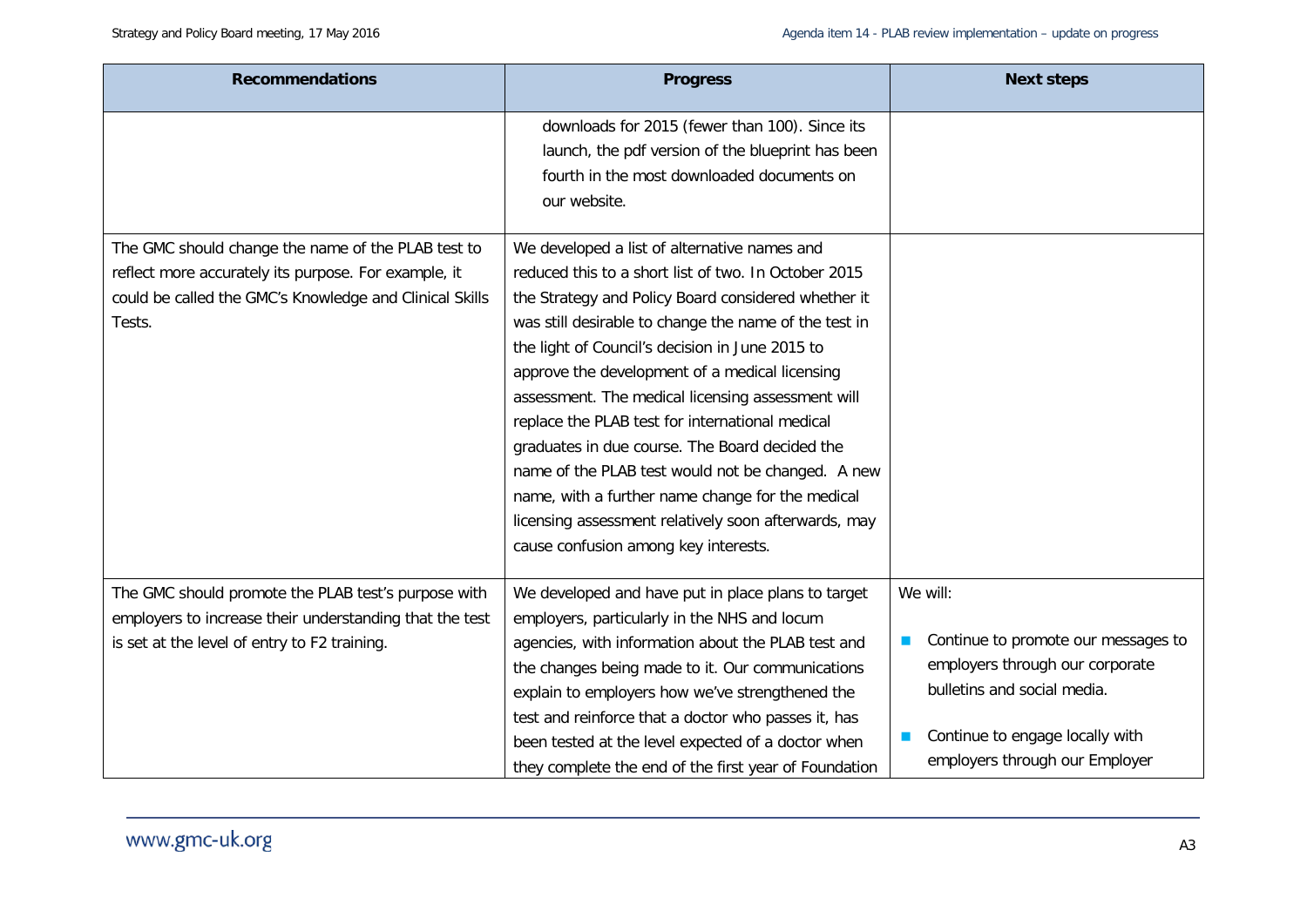| <b>Recommendations</b> | <b>Progress</b>                                                                                                                                                                                                                                                                                                                                                                                                                               | <b>Next steps</b>                                                                      |
|------------------------|-----------------------------------------------------------------------------------------------------------------------------------------------------------------------------------------------------------------------------------------------------------------------------------------------------------------------------------------------------------------------------------------------------------------------------------------------|----------------------------------------------------------------------------------------|
|                        | Programme training.                                                                                                                                                                                                                                                                                                                                                                                                                           | Liaison Service so that they are aware<br>of the changes and that candidates           |
|                        | To deploy our message we have:                                                                                                                                                                                                                                                                                                                                                                                                                | will begin to take the revised<br>assessment from September 2016.                      |
|                        | Used our Employer Liaison Service to reach                                                                                                                                                                                                                                                                                                                                                                                                    |                                                                                        |
|                        | employers at a local level and across all the four                                                                                                                                                                                                                                                                                                                                                                                            | Promote the new assessment at the<br><b>College</b>                                    |
|                        | countries.                                                                                                                                                                                                                                                                                                                                                                                                                                    | NHS Confederation Conference in June                                                   |
|                        | Included articles in GMC News e-bulletins for<br>doctors, our corporate news e-bulletin for                                                                                                                                                                                                                                                                                                                                                   | 2016 and at the NAMPS conference in<br>October 2016.                                   |
|                        | stakeholders and (in late May) Responsible<br>Officers.                                                                                                                                                                                                                                                                                                                                                                                       | Create a short video for employers<br>which we will use on social media to             |
|                        | Created a new page for employers in the PLAB<br>section of our website to explain how we assess<br>international medical graduates and what the<br>PLAB test covers. It also has information about<br>the help and support we make available to<br>employers to assist them in carrying out pre-<br>employment checks and making sure those they<br>employ, have the relevant qualifications, skills<br>and experience required for the role. | promote the changes and tell them<br>where to find more information on our<br>website. |
|                        | Promoted our PLAB reforms at the 2015<br>National Association of Medical Personnel<br>Specialists (NAMPS) conference.                                                                                                                                                                                                                                                                                                                         |                                                                                        |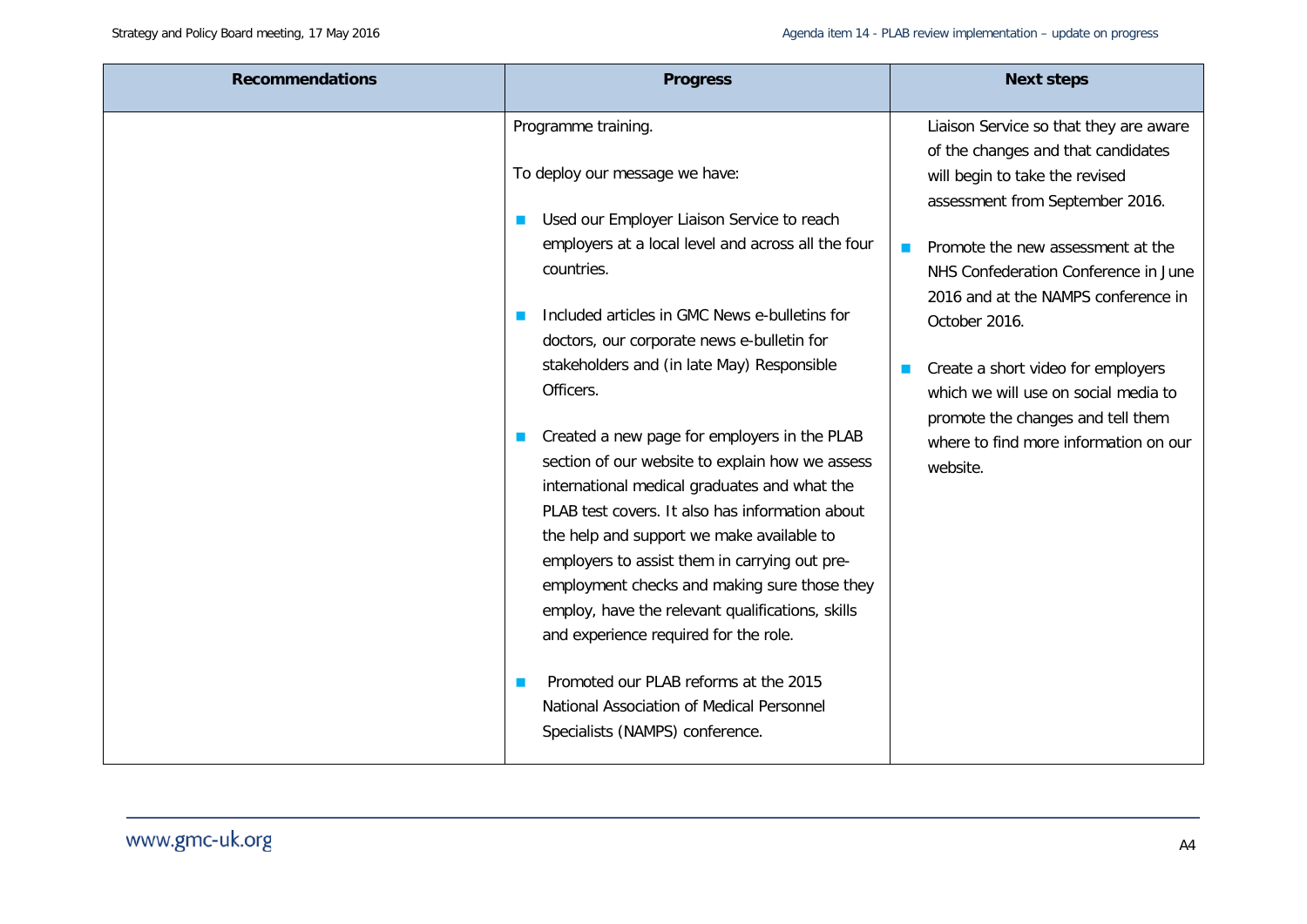| <b>Recommendations</b>                                                                                                                                                                                                                                                                                   | <b>Progress</b>                                                                                                                                                                                                                                                                                                                                                                                                                                                                                                                                 | <b>Next steps</b>                                                                                                                                                                                                                                                                                                                                                                                                                                                                                                                                                      |
|----------------------------------------------------------------------------------------------------------------------------------------------------------------------------------------------------------------------------------------------------------------------------------------------------------|-------------------------------------------------------------------------------------------------------------------------------------------------------------------------------------------------------------------------------------------------------------------------------------------------------------------------------------------------------------------------------------------------------------------------------------------------------------------------------------------------------------------------------------------------|------------------------------------------------------------------------------------------------------------------------------------------------------------------------------------------------------------------------------------------------------------------------------------------------------------------------------------------------------------------------------------------------------------------------------------------------------------------------------------------------------------------------------------------------------------------------|
|                                                                                                                                                                                                                                                                                                          | Changing the test's rules                                                                                                                                                                                                                                                                                                                                                                                                                                                                                                                       |                                                                                                                                                                                                                                                                                                                                                                                                                                                                                                                                                                        |
| The GMC should impose a limit of four attempts at both<br>Part 1 and Part 2 of the PLAB test. Further attempts<br>should only be allowed if circumstances beyond<br>candidates' control have affected performance or on<br>the basis of demonstrable remediation over a period<br>acceptable to the GMC. | In March 2016 we announced that, from September<br>2017, we will limit the number of attempts at each<br>part of the PLAB test to four.<br>We have developed transitional arrangements to<br>make sure that candidates who have already taken<br>but not passed the test are not unfairly<br>disadvantaged by the new limits.<br>We have developed the framework and processes for<br>considering a further attempt and the types of<br>evidence of additional learning an applicant can<br>submit if they wish to apply for a further attempt. | In September 2016 we will:<br>Publish comprehensive information on<br>the website to explain the new limits<br>and the transitional arrangements.<br>Write to all candidates who have taken<br>the PLAB test on four or more<br>occasions to explain the new limits<br>that will come into force in September<br>2017 so that they can consider the<br>implications for them.<br>Publish information and guidance on<br>the website to explain how candidates<br>can apply for a further attempt and<br>the criteria we will apply when<br>considering their requests. |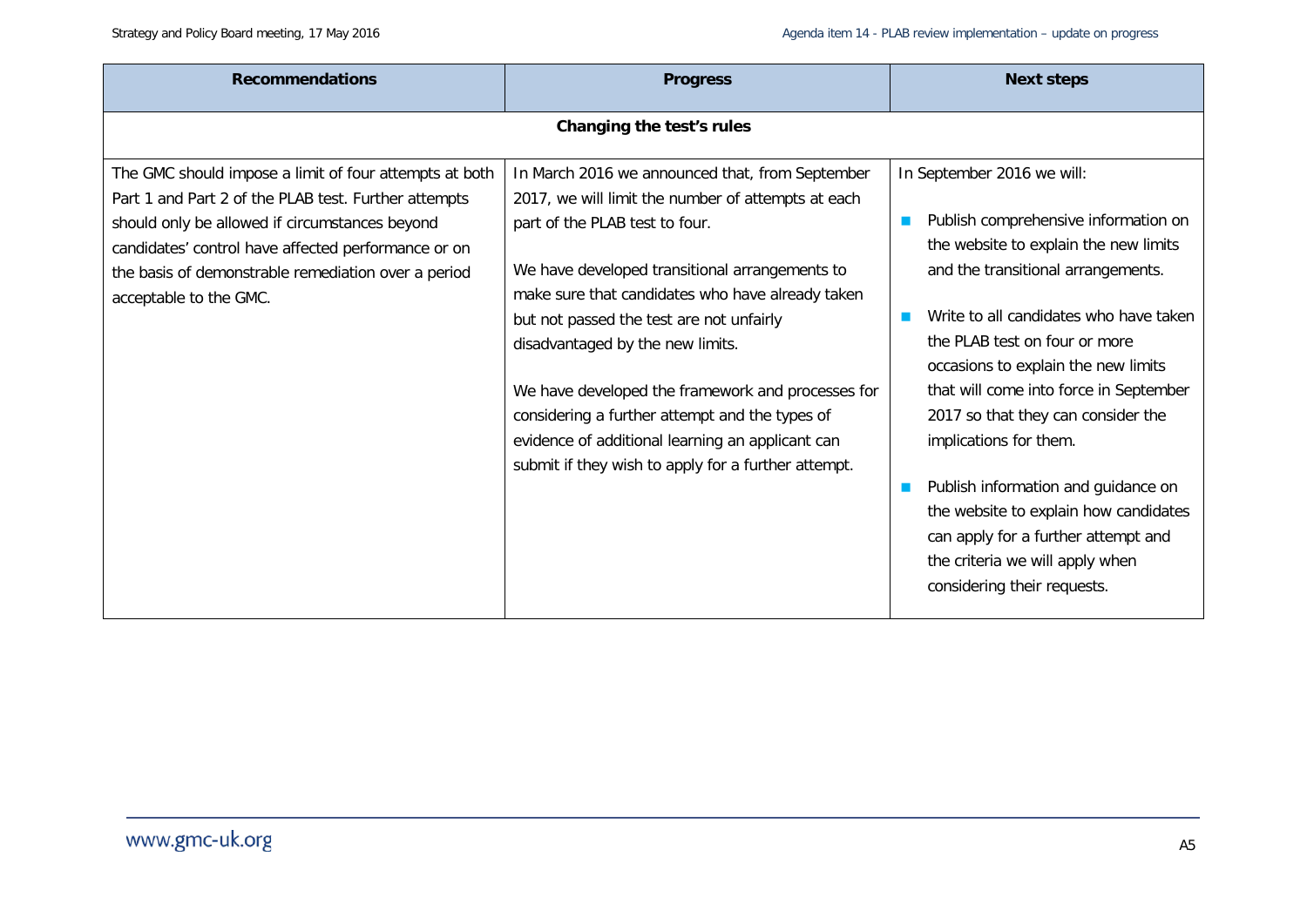<span id="page-8-0"></span>

| <b>Recommendations</b>                                                                                                                                                                                                                                                                                                                                                                                                                                                                                      | <b>Progress</b>                                                                                                                                                                                                                                                                                                                                                                                                                                                                                          | <b>Next steps</b>                                                                                                                                                                                                                                                                                                                               |
|-------------------------------------------------------------------------------------------------------------------------------------------------------------------------------------------------------------------------------------------------------------------------------------------------------------------------------------------------------------------------------------------------------------------------------------------------------------------------------------------------------------|----------------------------------------------------------------------------------------------------------------------------------------------------------------------------------------------------------------------------------------------------------------------------------------------------------------------------------------------------------------------------------------------------------------------------------------------------------------------------------------------------------|-------------------------------------------------------------------------------------------------------------------------------------------------------------------------------------------------------------------------------------------------------------------------------------------------------------------------------------------------|
| The GMC should require candidates to pass Part 2 of<br>the PLAB test within two years of passing Part 1. It<br>should also require candidates to apply for GMC<br>registration and a licence to practise within two years of<br>passing Part 2.                                                                                                                                                                                                                                                             | In March 2016 we announced that we will introduce<br>these new time limits from September 2017. We<br>have developed transitional arrangements to make<br>sure that candidates <sup>*</sup> are not unfairly disadvantaged<br>by the new time limits.                                                                                                                                                                                                                                                    | In September 2016 we will publish<br>information about the new time limits and<br>transitional arrangements on our website<br>so that candidates can consider the<br>implications for them.                                                                                                                                                     |
|                                                                                                                                                                                                                                                                                                                                                                                                                                                                                                             | Changing the content of the test                                                                                                                                                                                                                                                                                                                                                                                                                                                                         |                                                                                                                                                                                                                                                                                                                                                 |
| The GMC should extend the scope of the PLAB test to<br>include an assessment of the wider ethical values and<br>principles in Good medical practice that the current<br>format can't test.<br>The GMC should explore how best to extend the scope<br>of the PLAB test to include an assessment of the<br>professional values and principles in Good medical<br>practice that aren't currently tested. For example, this<br>could be done by including a situational judgement test<br>or another mechanism. | Having reviewed how other assessments assess<br>professionalism in medical education and training, we<br>have decided to include questions and scenarios on<br>professionalism and ethics in the written Part 1<br>examination and the revised Part 2 practical<br>assessment. Professionalism will also be assessed<br>across all clinical skills stations. This is a similar<br>approach used in other high stakes assessments and<br>we have already begun to develop new questions<br>and scenarios. | We will continue to develop more<br>questions and scenarios and change our<br>sampling methodology to make sure the<br>new questions and scenarios are<br>consistently included in each written<br>examination and clinical assessment.<br>We will include new questions and<br>scenarios on professionalism and ethics<br>from September 2016. |

\* Those who have either not passed Part 2 having passed Part 1 or have not applied for registration having passed Part 2 within the current three-year time limit.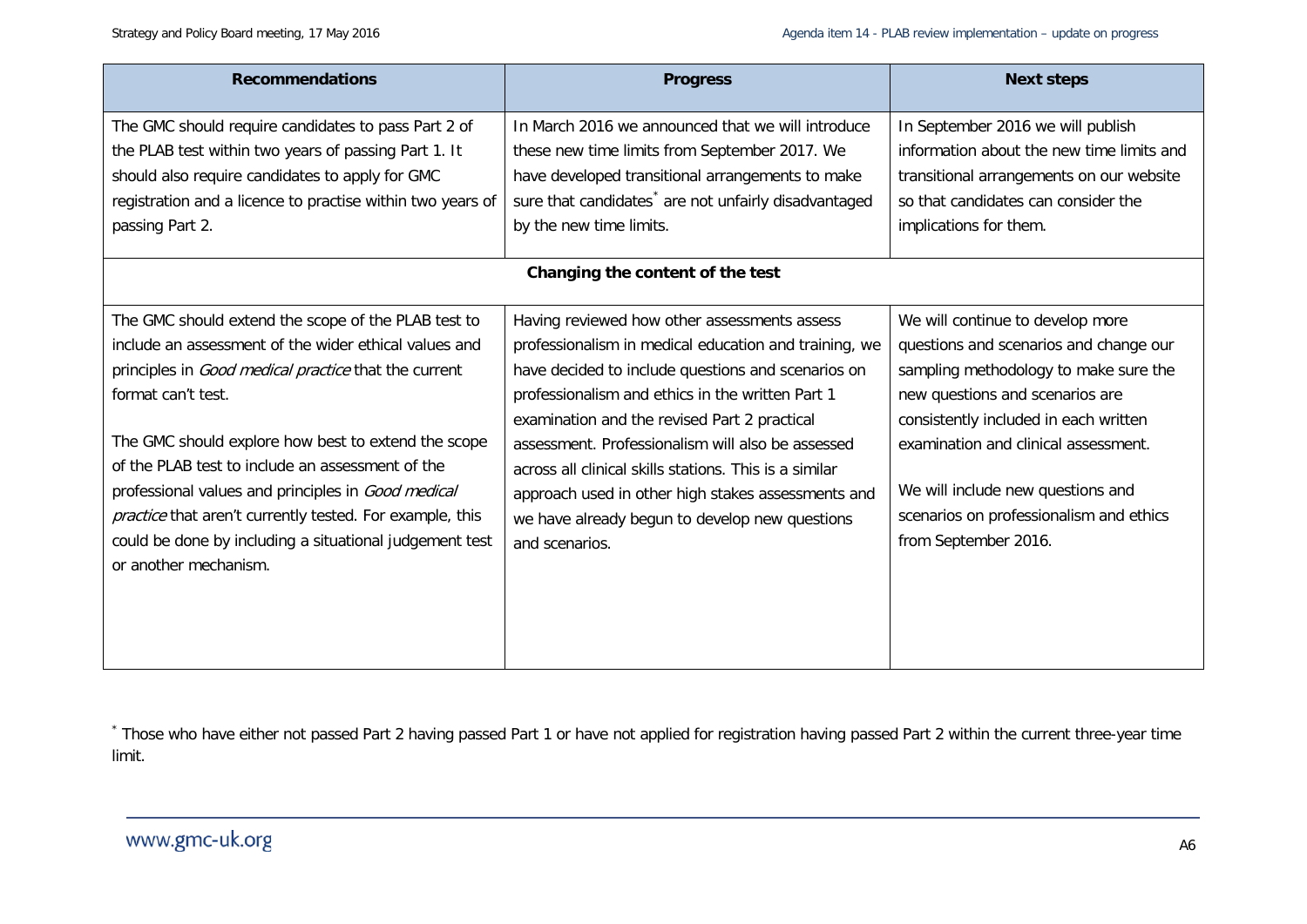| <b>Recommendations</b>                                                                                                                                                 | <b>Progress</b>                                                                                                                                                                                                                                                                                                                                                                                                                                                                                                                                                                                                                                                                                               | <b>Next steps</b>                                                                                                                                                                                                                                                                    |  |
|------------------------------------------------------------------------------------------------------------------------------------------------------------------------|---------------------------------------------------------------------------------------------------------------------------------------------------------------------------------------------------------------------------------------------------------------------------------------------------------------------------------------------------------------------------------------------------------------------------------------------------------------------------------------------------------------------------------------------------------------------------------------------------------------------------------------------------------------------------------------------------------------|--------------------------------------------------------------------------------------------------------------------------------------------------------------------------------------------------------------------------------------------------------------------------------------|--|
| Changing the clinical assessment and the standard setting methodologies                                                                                                |                                                                                                                                                                                                                                                                                                                                                                                                                                                                                                                                                                                                                                                                                                               |                                                                                                                                                                                                                                                                                      |  |
| The GMC should retain the Angoff and borderline group<br>scoring methods for setting the standard of the Part 1<br>examination and the Part 2 assessment.              | The working group did not recommend that we<br>change our standard setting methodologies.<br>However, a generalizability study of the Part 2<br>assessment found that we could improve both the<br>reliability and accuracy of the Part 2 clinical skills<br>assessment by using the borderline regression<br>method instead of the borderline group scoring<br>method which we currently use.<br>We have therefore modelled the results of previous<br>assessments using the borderline regression method.<br>We have piloted the borderline regression method<br>alongside the borderline group scoring method for<br>assessments that took place between July and<br>December 2015, with positive results. | From September 2016 we will use<br>borderline regression to standard set the<br>Part 2 clinical skills assessment.                                                                                                                                                                   |  |
| The GMC should consider using item response theory<br>and statistical equating to support the current standard<br>setting and scoring methodologies for the PLAB test. | We commissioned an independent psychometric<br>report based on item response theory (IRT) on the<br>Part 1 question bank and have explored the merits of<br>introducing statistical equating. The report found that<br>the current methodology (Angoff) is working well and<br>is delivering a consistent standard.                                                                                                                                                                                                                                                                                                                                                                                           | We plan further IRT analysi in 2017 to<br>quality assure the test construction and<br>standard setting. We will also work closely<br>with the Medical Schools Council<br>Assessment Alliance to ensure that the<br>PLAB test is aligned with best practice in<br>UK medical schools. |  |
| The GMC should regularly review the PLAB test's                                                                                                                        | In May 2015 we established the <b>Assessment Advisory</b>                                                                                                                                                                                                                                                                                                                                                                                                                                                                                                                                                                                                                                                     | We will review the PLAB test's standard                                                                                                                                                                                                                                              |  |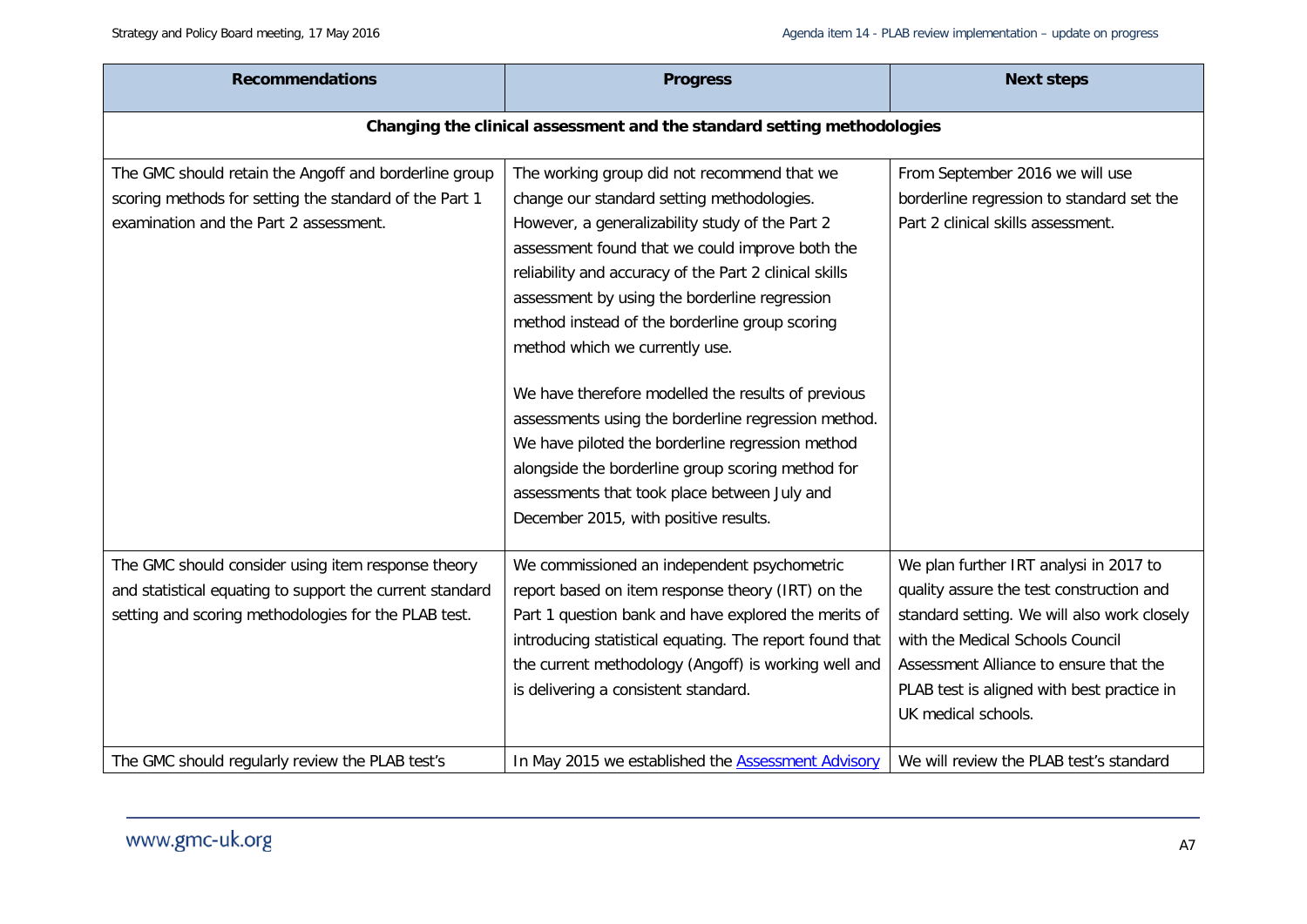| <b>Recommendations</b>                                                                                                                                                                                                                                                                                                                                                                                                                                                                                                                                                                                                                                                         | <b>Progress</b>                                                                                                                                                                                                                                                                                                                                                                                                                  | <b>Next steps</b>                                                                                                                                                                                                                                                |
|--------------------------------------------------------------------------------------------------------------------------------------------------------------------------------------------------------------------------------------------------------------------------------------------------------------------------------------------------------------------------------------------------------------------------------------------------------------------------------------------------------------------------------------------------------------------------------------------------------------------------------------------------------------------------------|----------------------------------------------------------------------------------------------------------------------------------------------------------------------------------------------------------------------------------------------------------------------------------------------------------------------------------------------------------------------------------------------------------------------------------|------------------------------------------------------------------------------------------------------------------------------------------------------------------------------------------------------------------------------------------------------------------|
| standard setting and scoring methodologies to ensure<br>that the test remains up to date and in line with<br>evidence of other methods in a medical context.                                                                                                                                                                                                                                                                                                                                                                                                                                                                                                                   | <b>Board</b> to provide advice to the GMC on all aspects of<br>the content, format and delivery of GMC<br>assessments, including the PLAB test.                                                                                                                                                                                                                                                                                  | setting and scoring methodologies on an<br>ongoing basis, seeking advice from the<br>Assessment Advisory Board every two<br>years. This will ensure that our<br>methodologies remain up to date and in<br>line with the published evidence and best<br>practice. |
| In the interests of Patient safety, the GMC should<br>continue to apply one standard error of measurement<br>(SEM) to the pass mark for the Part 2 exam.                                                                                                                                                                                                                                                                                                                                                                                                                                                                                                                       | We continue to apply one SEM to the Part 2 pass<br>mark.                                                                                                                                                                                                                                                                                                                                                                         |                                                                                                                                                                                                                                                                  |
| The GMC should explore how to reduce the possibility<br>of candidates compensating between practical and<br>examination skills stations on the one hand and<br>communication and history taking stations on the other<br>hand. For example, the GMC should consider whether<br>to require a passing standard of performance in the<br>practical and examination skills stations and also in the<br>communication and history taking stations.<br>The GMC should seek to increase the reliability of the<br>Part 2 examination. Options include increasing the<br>number and/or length of the OSCE stations, introducing<br>a feedback session after each OSCE for examiners to | We have made significant progress in strengthening<br>the PLAB test to make it even more robust.<br>We have:<br>Re-designed the assessment's format. We are<br>increasing the number of stations from 14 to 18.<br>The stations will be longer and are designed<br>more accurately to reflect clinical interactions<br>experienced by doctors in the Foundation<br>Programme.<br>Begun piloting the new stations to ensure their | We will continue to pilot the new stations<br>so that we build up a validated station<br>bank of sufficient size.<br>We will launch the revised new assessment<br>in September 2016.                                                                             |
| discuss candidates' performance, and using two<br>examiners to assess performance. However, the GMC                                                                                                                                                                                                                                                                                                                                                                                                                                                                                                                                                                            | effectiveness.                                                                                                                                                                                                                                                                                                                                                                                                                   |                                                                                                                                                                                                                                                                  |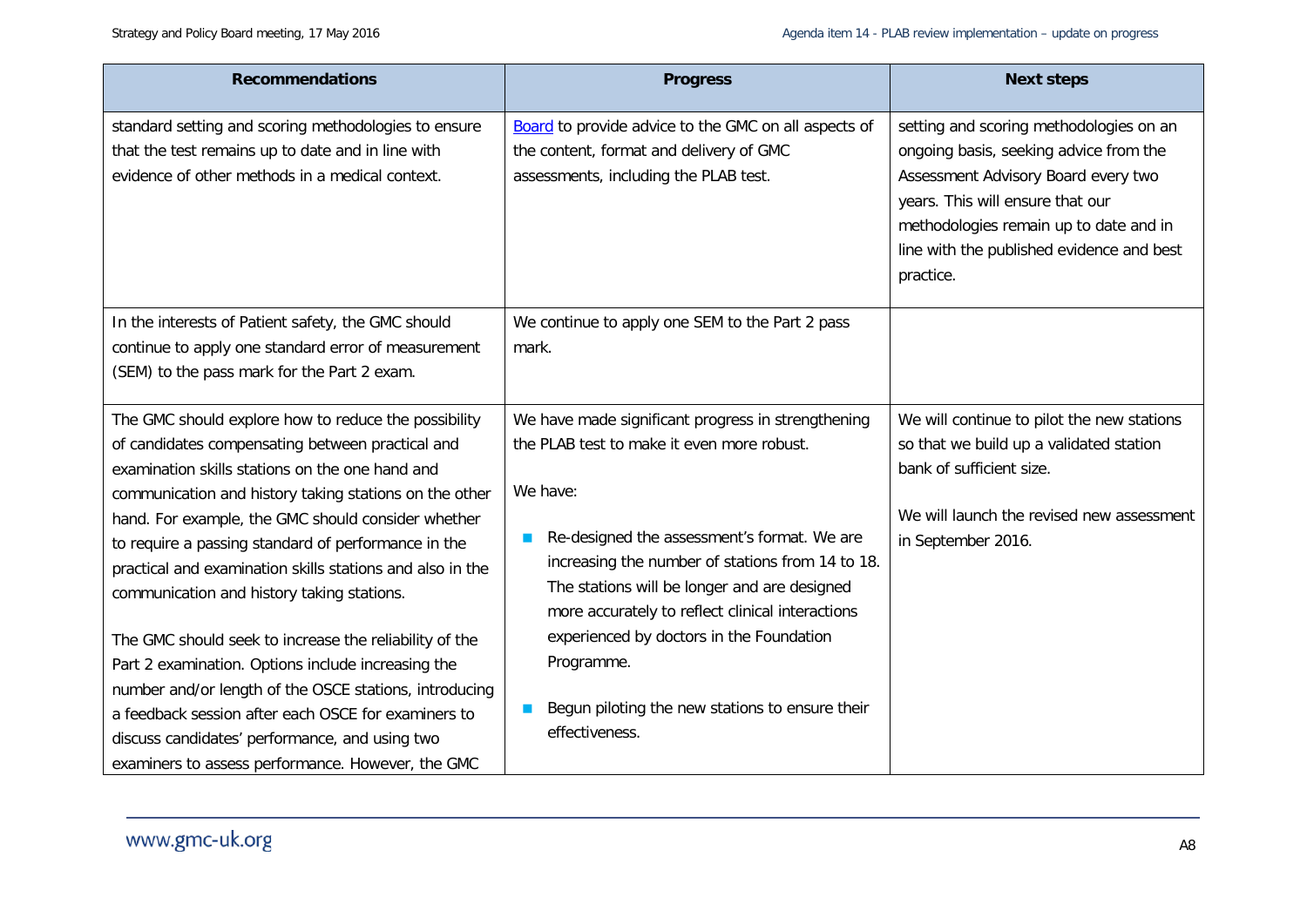<span id="page-11-0"></span>

| <b>Recommendations</b>                                                                                                                                                                                     | <b>Progress</b>                                                                                                                                              | <b>Next steps</b>                                    |
|------------------------------------------------------------------------------------------------------------------------------------------------------------------------------------------------------------|--------------------------------------------------------------------------------------------------------------------------------------------------------------|------------------------------------------------------|
| will need to take into account the results of the<br>generalisability study as well as feasibility when<br>determining the most appropriate and proportionate<br>way of increasing the Part 2 reliability. | Increased the time examiners take calibrating<br>stations before an assessment. Two examiners<br>will calibrate each station before an assessment<br>starts. |                                                      |
|                                                                                                                                                                                                            | Decided to use the borderline regression<br>method to score and standard set.                                                                                |                                                      |
|                                                                                                                                                                                                            | The new stations will test candidates' skills in an                                                                                                          |                                                      |
|                                                                                                                                                                                                            | integrated way rather than in isolation. This means                                                                                                          |                                                      |
|                                                                                                                                                                                                            | that to pass a station a candidate must demonstrate                                                                                                          |                                                      |
|                                                                                                                                                                                                            | a rounded performance; and this removes the risk of                                                                                                          |                                                      |
|                                                                                                                                                                                                            | candidates compensating poor performance in history                                                                                                          |                                                      |
|                                                                                                                                                                                                            | taking and communication skills with better                                                                                                                  |                                                      |
|                                                                                                                                                                                                            | performance in practical and examination skills.                                                                                                             |                                                      |
|                                                                                                                                                                                                            | <b>Supporting candidates</b>                                                                                                                                 |                                                      |
| The GMC should provide more meaningful feedback on                                                                                                                                                         | We will be giving all candidates more feedback on                                                                                                            | We are developing our information                    |
| performance to PLAB test candidates.                                                                                                                                                                       | their performance in each section of the test. We                                                                                                            | systems to enable us to provide this                 |
|                                                                                                                                                                                                            | currently tell Part 1 candidates their mark, the pass                                                                                                        | enhanced feedback <sup>*</sup> . We anticipate being |
|                                                                                                                                                                                                            | mark and the average mark for the examination they                                                                                                           | able to give candidates enhanced feedback            |
|                                                                                                                                                                                                            | took. We will be including the scores for each of                                                                                                            | towards the end of 2016.                             |
|                                                                                                                                                                                                            |                                                                                                                                                              |                                                      |

\* When considering how we might enhance the feedback we give to candidates, we asked the **Assessment Advisory Board** for advice.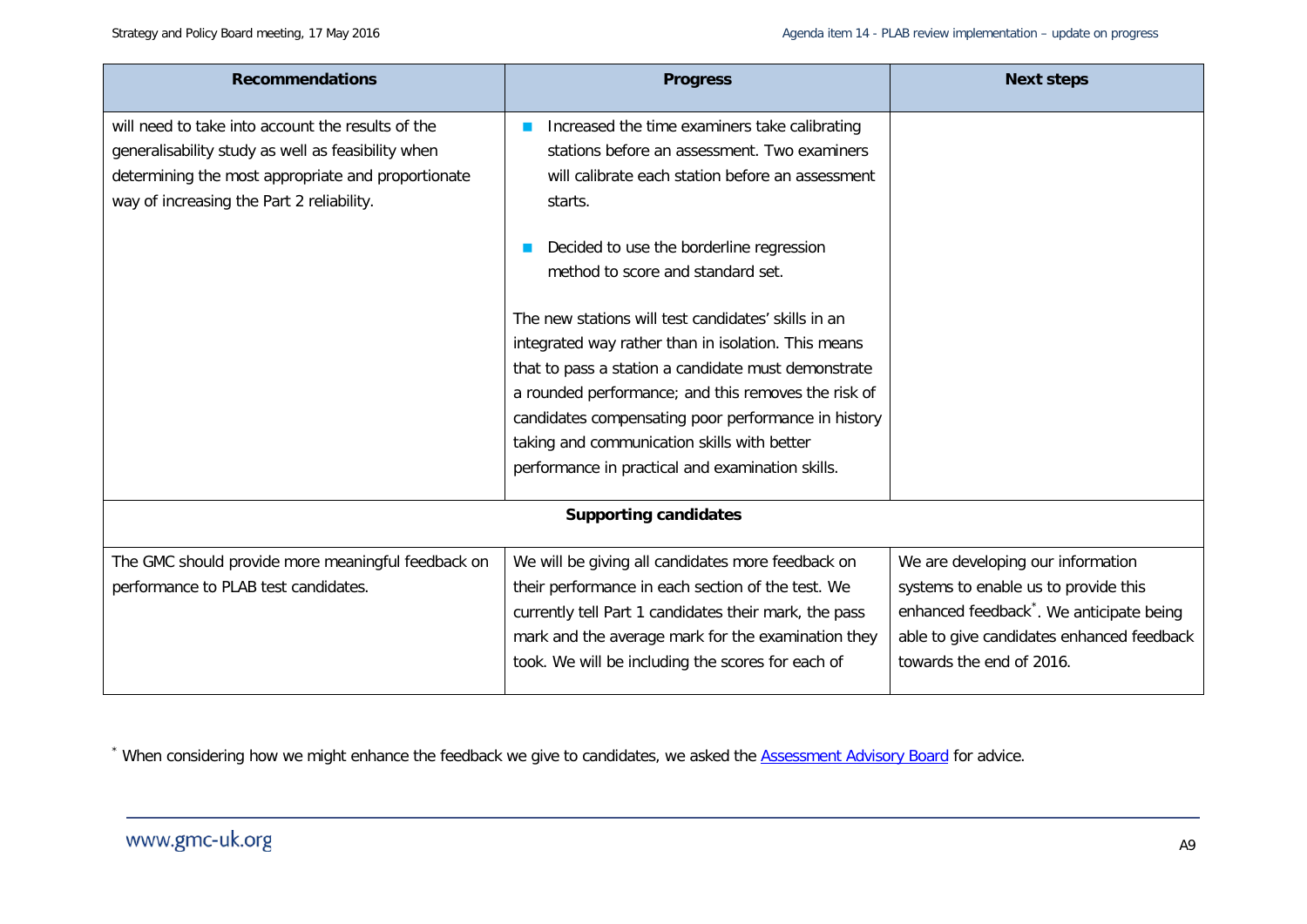| <b>Recommendations</b>                                                                                                                                                                                                                                                                                           | <b>Progress</b>                                                                                                                                                                                                                                                                                                                                        | <b>Next steps</b>                                                                                                                                                                                                                                                                                                 |
|------------------------------------------------------------------------------------------------------------------------------------------------------------------------------------------------------------------------------------------------------------------------------------------------------------------|--------------------------------------------------------------------------------------------------------------------------------------------------------------------------------------------------------------------------------------------------------------------------------------------------------------------------------------------------------|-------------------------------------------------------------------------------------------------------------------------------------------------------------------------------------------------------------------------------------------------------------------------------------------------------------------|
|                                                                                                                                                                                                                                                                                                                  | three domains against which the Part 1 examination                                                                                                                                                                                                                                                                                                     | We will issue guidance for candidates                                                                                                                                                                                                                                                                             |
|                                                                                                                                                                                                                                                                                                                  | assesses candidates' medical knowledge.                                                                                                                                                                                                                                                                                                                | about understanding their scores.                                                                                                                                                                                                                                                                                 |
|                                                                                                                                                                                                                                                                                                                  | Currently we tell Part 2 candidates whether they<br>have passed or failed each station, and give their<br>overall score and the pass mark for the assessment<br>they took. We will be including narrative feedback<br>from the examiners based on pre-defined<br>statements. We will also provide their score by<br>station and by domain.             |                                                                                                                                                                                                                                                                                                                   |
| The GMC provides sufficient information to help<br>candidates prepare for the PLAB test and directs them<br>appropriately to other organisations. However, the GMC<br>should regularly review candidates' feedback to make<br>sure that the information and guidance it provides<br>adequately meet their needs. | We are developing an online survey for candidates to<br>tell us about their experience of booking and taking<br>both parts of the PLAB test.                                                                                                                                                                                                           | Will we launch the survey later in 2016.<br>We will use the feedback to improve the<br>customer experience where we can.                                                                                                                                                                                          |
| The GMC should review its procedure for dealing with<br>candidates' requests for reasonable adjustments and its<br>candidate guidance to make sure both reflect relevant<br>learning from the 2012 health and disability review.                                                                                 | We reviewed our approach to making reasonable<br>adjustments for candidates. This included looking at<br>best practice in comparable organisations. The<br>review concluded that the GMC is in line with best<br>practice but could improve the information provided<br>for candidates and make more formal arrangements<br>for seeking expert advice. | We will continue to improve the<br>information about reasonable adjustments<br>on our website so that candidates can find<br>it as easily as possible and contact us if<br>they want to make a request or discuss<br>their needs.<br>We will formalise our arrangements for<br>expert advice by putting a written |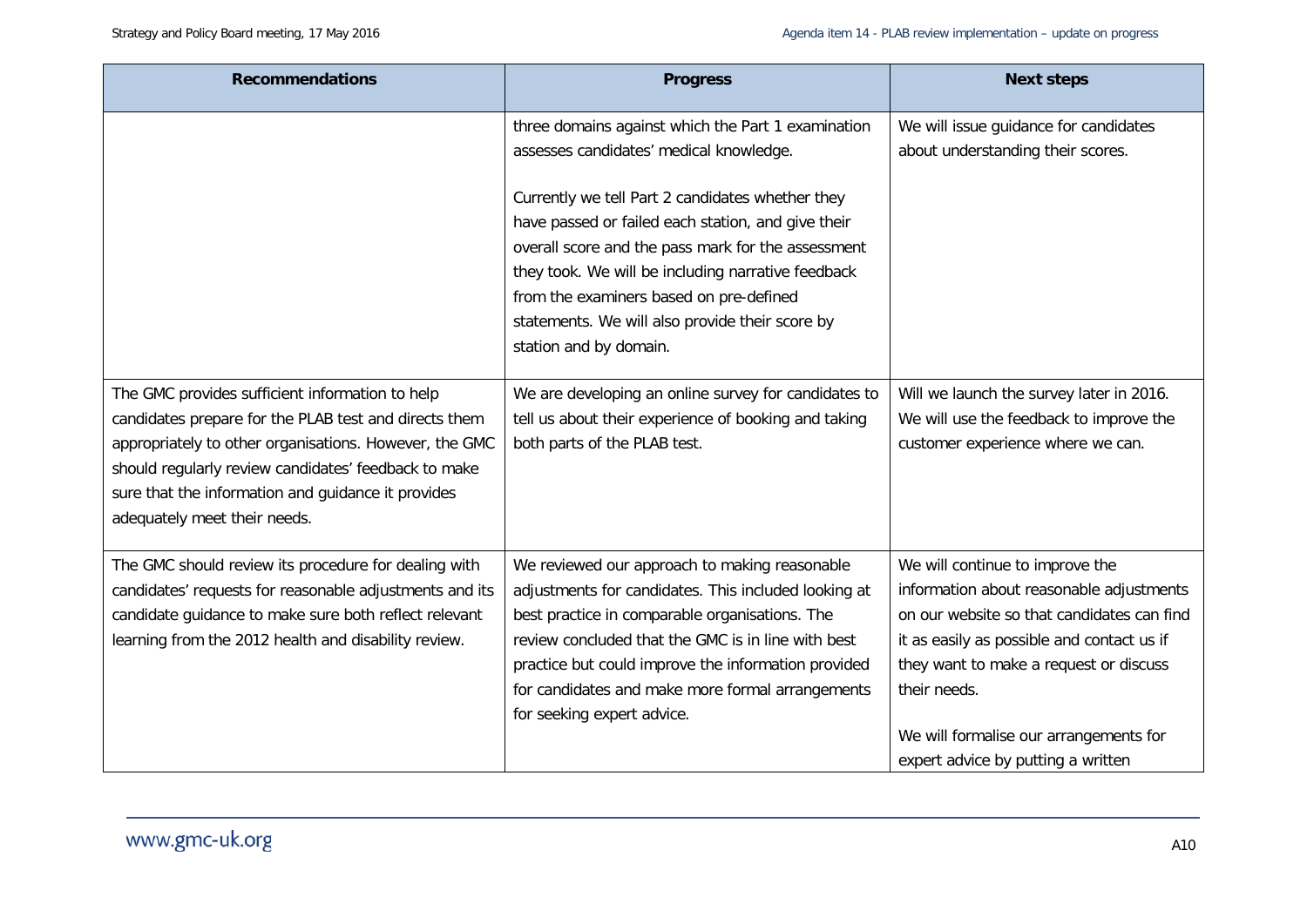| <b>Recommendations</b>                                                                                                                                                                                                                                                                                                                            | <b>Progress</b>                                                                                                                                                                                                                                                                                                                                                                                                               | <b>Next steps</b>                                                                                                                                                                                                                                                   |
|---------------------------------------------------------------------------------------------------------------------------------------------------------------------------------------------------------------------------------------------------------------------------------------------------------------------------------------------------|-------------------------------------------------------------------------------------------------------------------------------------------------------------------------------------------------------------------------------------------------------------------------------------------------------------------------------------------------------------------------------------------------------------------------------|---------------------------------------------------------------------------------------------------------------------------------------------------------------------------------------------------------------------------------------------------------------------|
|                                                                                                                                                                                                                                                                                                                                                   |                                                                                                                                                                                                                                                                                                                                                                                                                               | agreement in place.                                                                                                                                                                                                                                                 |
|                                                                                                                                                                                                                                                                                                                                                   |                                                                                                                                                                                                                                                                                                                                                                                                                               | In order to keep our policy in line with best<br>practice, we will monitor practice within<br>other qualifications bodies and<br>organisations involved in medical<br>education and training; and update our<br>procedures as necessary.                            |
|                                                                                                                                                                                                                                                                                                                                                   | <b>Other</b>                                                                                                                                                                                                                                                                                                                                                                                                                  |                                                                                                                                                                                                                                                                     |
| The GMC and those responsible for medical education<br>and training in the UK should agree the most<br>appropriate way of delivering a national licensing<br>examination when the future shape of education and<br>training for medical students and newly qualified<br>doctors and the purpose and objectives of the<br>examination are settled. | In June 2015 Council approved the development of a<br>medical licensing assessment and we have already<br>begun an extensive programme of engagement with<br>our key interests.                                                                                                                                                                                                                                               | We will undertake a public consultation on<br>proposals for the medical licensing<br>assessment in due course Our work to<br>develop the assessment will include how it<br>should be delivered.                                                                     |
| The GMC and those responsible for education and<br>training should investigate further why PLAB candidates<br>underperform in the MRCP (UK), the MRCGP and the<br>ARCP process compared with UK graduates and the<br>GMC should consider any changes that might be<br>required to the purpose and standard of the PLAB test.                      | Our Education Directorate is leading a significant<br>programme of work to understand patterns of<br>attainment in medical education and training linked<br>to protected characteristics and to country of<br>qualification. This includes both quantitative and<br>qualitative research as well as engagement with key<br>stakeholder groups. As part of this work, we have<br>been examining how doctors who have taken the | We are continuing to investigate these<br>patterns of differential attainment and<br>what can be done within training<br>programmes to help doctors from overseas<br>and other affected groups achieve their full<br>potential.<br>In 2016 we will continue to work |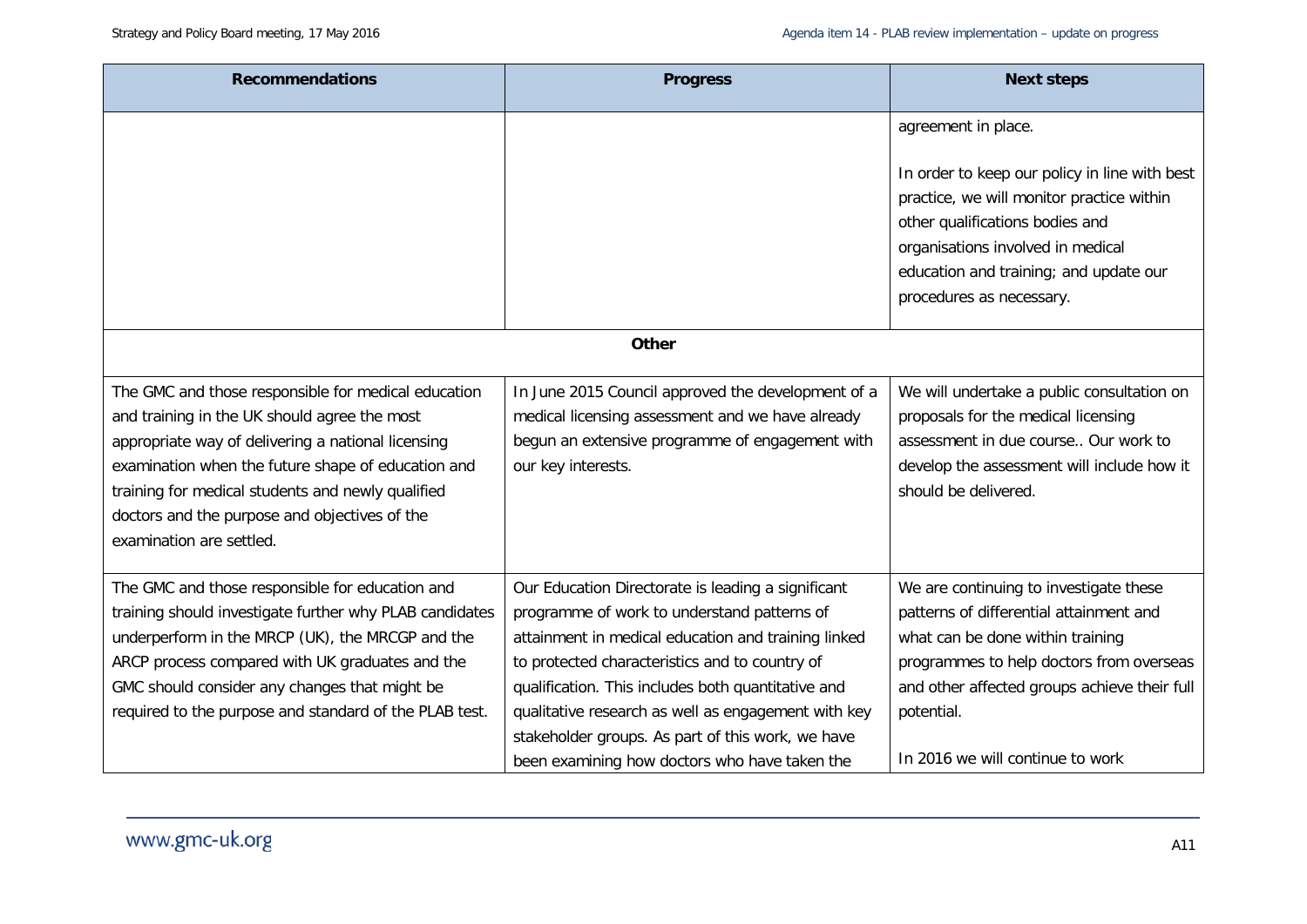| <b>Recommendations</b>                                                                                                            | <b>Progress</b>                                                                                                                                                                                                                                                                                                                                                                                                                                                                                                                                                                                                                                                                                                                                                                                                                                                                            | <b>Next steps</b>                                                                                                                                                                                                                                                                                                         |
|-----------------------------------------------------------------------------------------------------------------------------------|--------------------------------------------------------------------------------------------------------------------------------------------------------------------------------------------------------------------------------------------------------------------------------------------------------------------------------------------------------------------------------------------------------------------------------------------------------------------------------------------------------------------------------------------------------------------------------------------------------------------------------------------------------------------------------------------------------------------------------------------------------------------------------------------------------------------------------------------------------------------------------------------|---------------------------------------------------------------------------------------------------------------------------------------------------------------------------------------------------------------------------------------------------------------------------------------------------------------------------|
|                                                                                                                                   | PLAB test perform compared with doctors who have<br>not.<br>We have found complex patterns of differential<br>attainment across the piece that affect all<br>international medical graduates, doctors who<br>qualified in Europe and some doctors who qualified in<br>the UK. This research has shown that place of<br>training, age, ethnicity, gender and specialty are all<br>significant factors affecting progression.                                                                                                                                                                                                                                                                                                                                                                                                                                                                | collaboratively with education and training<br>organisations to identify and act on<br>common barriers to progression, in<br>addition to working with trainees and<br>trainers to highlight and share strategies<br>for success.                                                                                          |
| The GMC should seek to increase the number of female<br>examiners through the continued use of targeted<br>recruitment campaigns. | In 2015 we ran a campaign to recruit a large number<br>of examiners. We tailored the advert to encourage<br>female applicants and ensured that it was placed in<br>journals with a substantial female readership. In<br>particular, we target general practitioners as female<br>doctors are well represented in general practice. We<br>also worked with the Medical Women's Federation to<br>promote the campaign to their members. As a result,<br>we saw a significant increase in the proportion of<br>applications from female doctors, compared with<br>previous campaigns. As a result 49 female examiners<br>and 57 male examiners were invited to become<br>examiners. This represents a significant increase in<br>the number of female PLAB examiners. We have also<br>enhanced the content of our website to encourage<br>applications from female examiners. This includes a | We will continue to monitor the gender<br>balance of our examiner pool.<br>We will continue to tailor future<br>recruitment campaigns to encourage<br>female applicants to apply with a view to<br>ensuring that the gender profile of the<br>examine pool is as representative as<br>possible of the medical profession. |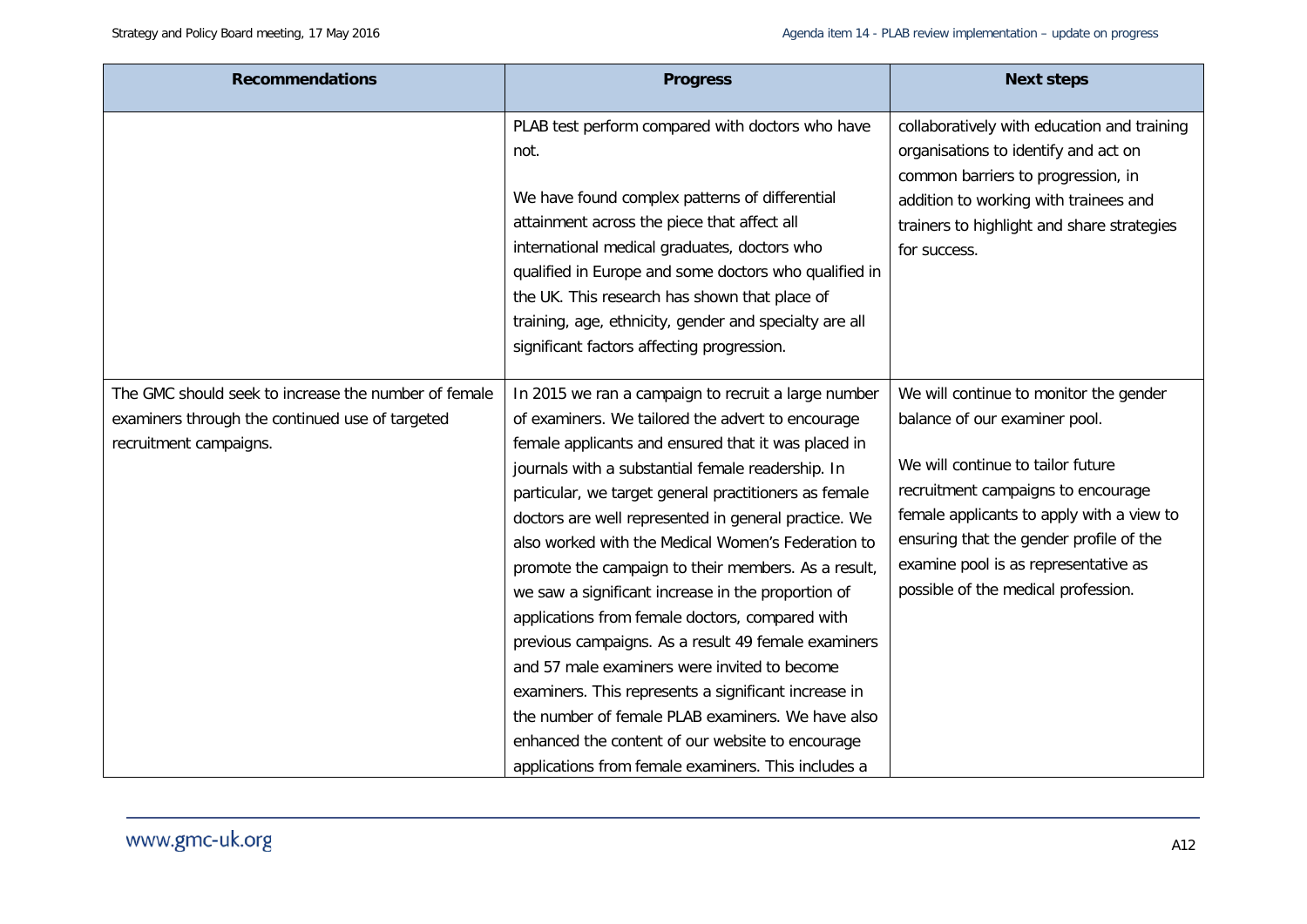| <b>Recommendations</b>                                                                                                                                                                                                                                                                                                                                                             | <b>Progress</b>                                                                                                                                                                                                                                                                                                                                                                                                                                                                                                                                                                                        | <b>Next steps</b>                                                                                                                                                                                                                                                                                                                                          |
|------------------------------------------------------------------------------------------------------------------------------------------------------------------------------------------------------------------------------------------------------------------------------------------------------------------------------------------------------------------------------------|--------------------------------------------------------------------------------------------------------------------------------------------------------------------------------------------------------------------------------------------------------------------------------------------------------------------------------------------------------------------------------------------------------------------------------------------------------------------------------------------------------------------------------------------------------------------------------------------------------|------------------------------------------------------------------------------------------------------------------------------------------------------------------------------------------------------------------------------------------------------------------------------------------------------------------------------------------------------------|
|                                                                                                                                                                                                                                                                                                                                                                                    | BLOG and film by one of our established female<br>examiners.                                                                                                                                                                                                                                                                                                                                                                                                                                                                                                                                           |                                                                                                                                                                                                                                                                                                                                                            |
| The GMC should consider further increasing its IELTS<br>score requirements in light of the Durham report's<br>findings on the predictive validity of IELTS for ARCP<br>outcomes.                                                                                                                                                                                                   | In June 2014 we increased the scores we require in<br>the IELTS test as evidence of doctors' English<br>language ability. We are not currently considering a<br>further change but will take the research into<br>account when we next review our English language<br>requirements.                                                                                                                                                                                                                                                                                                                    |                                                                                                                                                                                                                                                                                                                                                            |
| The GMC should regularly review appeal outcomes to<br>identify and disseminate any trends, lessons learnt and<br>development work required.                                                                                                                                                                                                                                        | We have implemented an annual review of appeals.<br>In April 2015, we undertook our first review - one<br>appeal against a Part 1 result and three appeals<br>against Part 2 results. All were refused and we did<br>not identify any trends.                                                                                                                                                                                                                                                                                                                                                          | We will continue to review appeals data<br>annually to drive learning and<br>improvements.                                                                                                                                                                                                                                                                 |
| The GMC should explore the feasibility of introducing<br>Computer-Based Testing (CBT) for the Part 1<br>examination and electronic marking for both parts of<br>the PLAB test. This would enable the GMC to provide<br>quicker feedback for candidates, use a wider and even<br>more realistic range of assessment techniques, and<br>gather additional intelligence for analysis. | We have undertaken a feasibility study to assess the<br>potential benefits of introducing CBT for the Part 1<br>examination. We considered the experiences of<br>similar bodies who have introduced CBT and the<br>potential opportunities and risks of introducing it for<br>Part 1. We also took into account that plans to<br>deliver a medical licensing assessment, which will<br>replace the PLAB test in future years, are still being<br>developed. We are developing new systems which<br>will both enhance management of the existing<br>question bank and enable examiners to mark the Part | We will reconsider whether to introduce<br>CBT when the format of the medical<br>licensing assessment is agreed to ensure<br>that the solution meets the long term<br>needs of the GMC and its stakeholders.<br>We will continue to pilot computer based<br>marking for the Part 2 practical<br>assessment with a view to introducing it<br>later in 2016. |